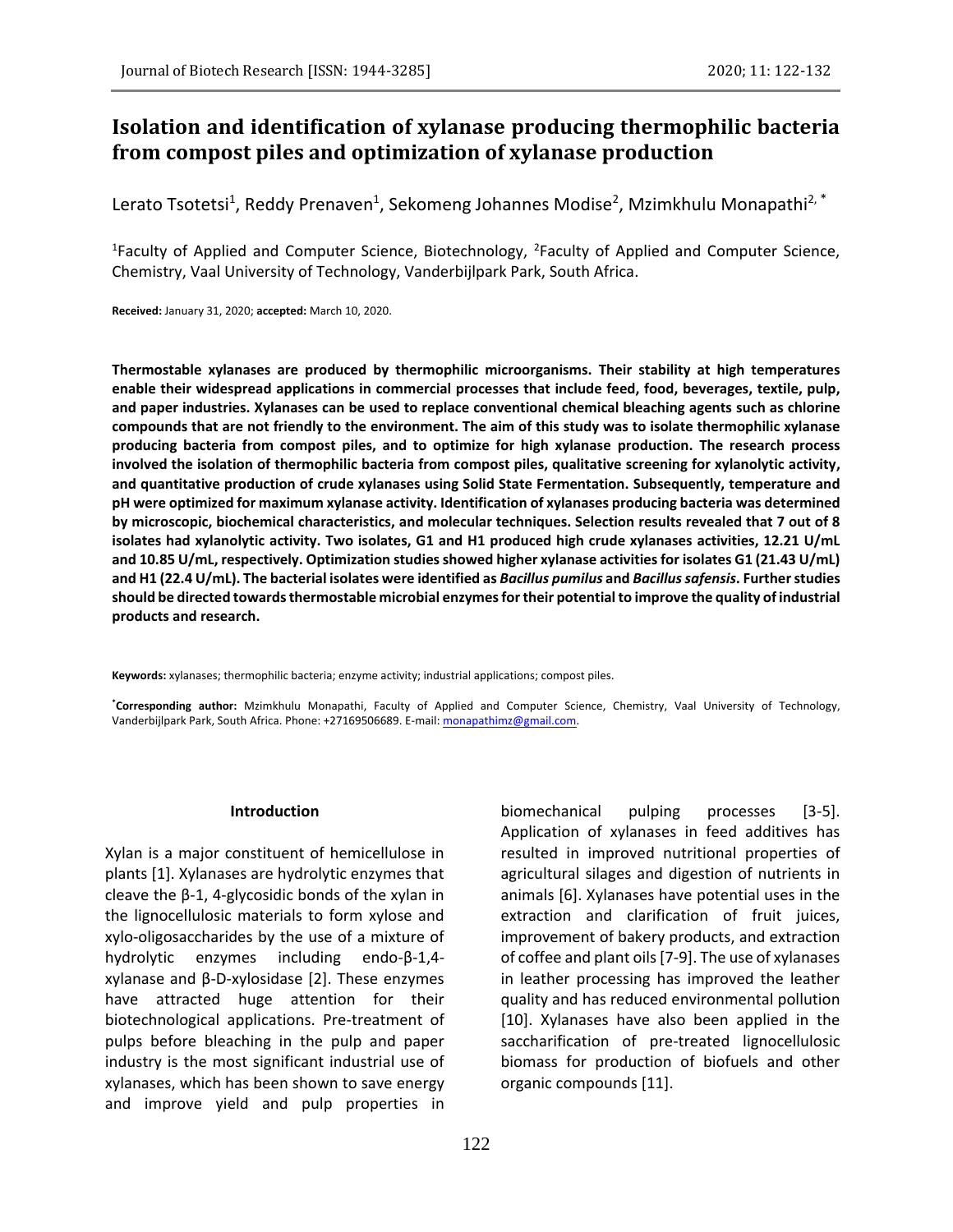Xylanases and associated debranching enzymes used in industries are produced by thermophilic microorganisms [12]. The microorganisms grow optimally at higher temperatures between 60- 80°C [13]. The survival of thermophiles in compost piles results from high temperature of the central portion reaching up to 80°C [14]. Industries are in a continuous need of microorganisms that produce thermostable enzymes with high yield due to their characteristics and properties. These enzymes are able to withstand extreme conditions (high temperatures and alkaline or acidic pretreatment) without denaturation [2, 15]. There is a limited use of xylanases produced by mesophilic organisms as these enzymes generally go through denaturation at temperatures above 55°C [16]. A 10°C increase in temperature on the industrial process doubles the rate of the reaction. Whilst, the amount of enzyme required is decreased [17]. At higher temperatures, thermostable enzymes have a longer half-life. Furthermore, higher temperatures above 60°C inhibit microbial growth and this results in reduced risk of contamination [18].

Xylanases have been produced from diverse genera and species of bacteria, actinomycetes, and fungi, including aerobes, anaerobes, mesophiles, thermophiles, and extremophiles [19-20]. Xylanases of microbial sources are preferred over those produced from plants and animals. They are structurally stable, easy to access, and can be easily genetically manipulated [21]. The production of xylanases from bacteria is more advantageous than other microorganisms due to fast growth rates [22]. The following bacterial genera are known to produce xylanases: *Bacillus*, *Cellulomonas*, *Micrococcus*, *Staphylococcus*, *Paenibacillus*, *Arthrobacter*, and *Microbacterium* [23-30]. A review by Mandal. [31] on microbial xylanases and their applications claimed that xylanases produced by bacteria are effective over a broad pH range (5-9) and temperature (35-60°C). The study by Chakdar *et al*. [32] also confirmed that maximum xylanase activity occurs over a wide pH range (6-9) and temperature (30-100°C).

Enzymatic processes in industries are specific, quick, and effective whilst saving raw materials, energy, chemicals, and/or water [33]. Developments in research on xylanase applications encompass finding novel enzymes and new microbial producers with higher specific activities and higher productivity [34]. The present study was aimed to isolate and identify thermophilic xylanases producing bacteria from compost piles and to optimize some of the contributing factors for high xylanase production.

### **Materials and Methods**

# **Isolation of thermophilic bacteria**

Compost pile samples were obtained from the residential area in Lapwing St, Three Rivers East, Vereeniging, South Africa (Global Positioning System: -26.662502, 28.026602). The 2.5-meter compost pile was built in 2014 and is made up of soil and plant materials. Samples were collected deep down (1-2 meters) within the compost pile. One gram of compost sample was diluted in 100 mL sterile saline water solution. From the stock solution, 1 mL of the sample was serially diluted into 9 mL sterile saline water solution up to 10-5 dilution. From each dilution mixture, 0.1 mL was taken and spread onto nutrient agar plates in triplicates. The plates were incubated at 50°C for 24 hours. Subsequently, countable colonies (dilution  $10^{-4}$  and  $10^{-5}$ ) were purified by restreaking onto new nutrient agar plates and incubated at 50°C for 24 hours.

# **Characterization of isolated bacteria**

Colony morphology was observed under oilimmersion microscope. Morphotypes relative to cellular shapes, colonial elevation, colonial surface, and colonial pigmentation were selected and subjected to further tests. Basic biochemical tests were done to determine the major taxon of the morphotypes.

# (1) Gram staining

Gram-staining as described by Smith and Hussey [35] was done on pure bacterial isolates.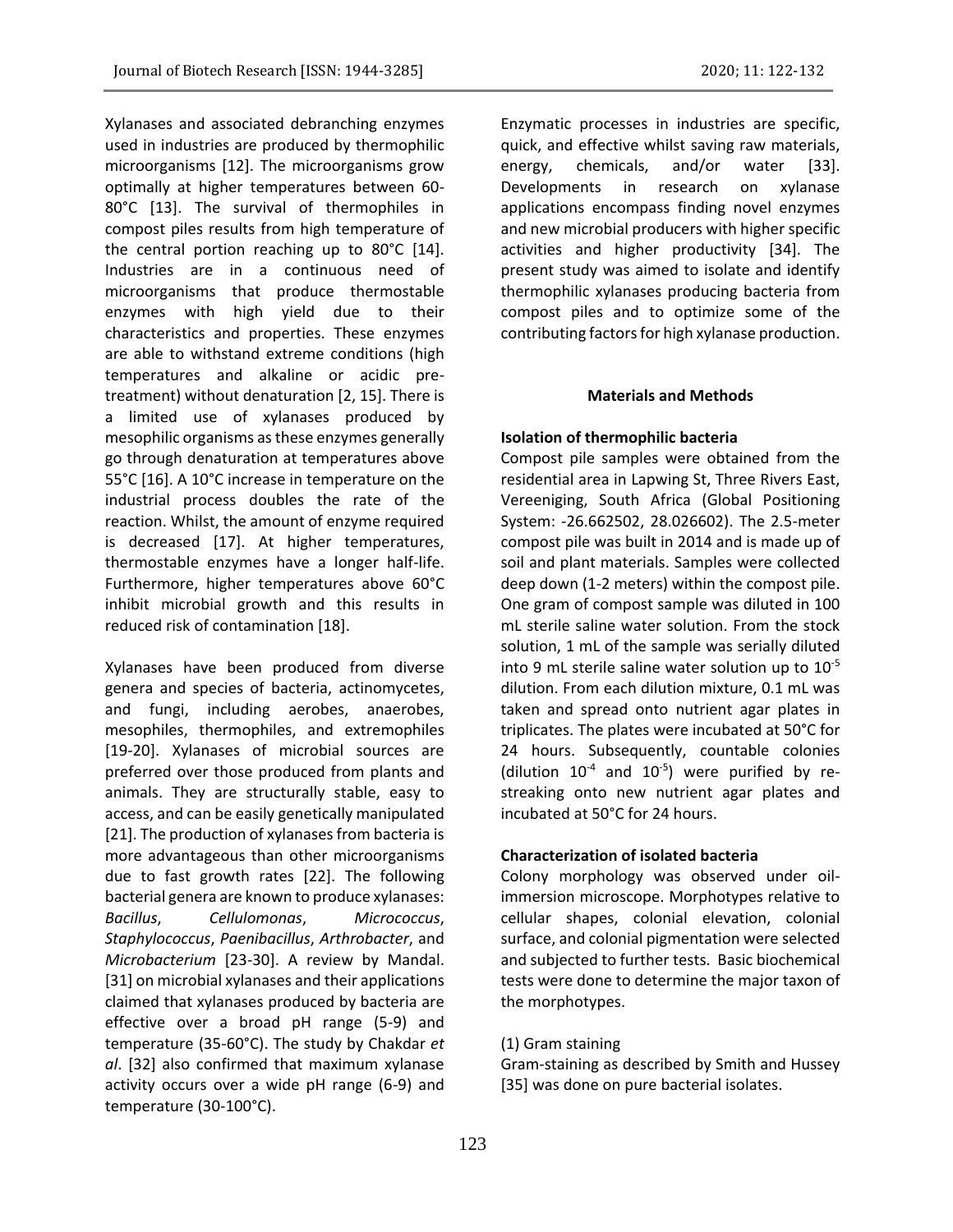# (2) Catalase

Catalase production by bacterial isolates was determined by using 3% hydrogen peroxide  $(H<sub>2</sub>O<sub>2</sub>)$ . A drop of 3%  $H<sub>2</sub>O<sub>2</sub>$  was added to a loopful amount of bacterial smear on a microscope slide. Gas bubbles detected within 10 seconds indicated a positive reaction [36].

### (3) Oxidase

Investigation of Cytochrome C oxidase was performed by using Bactident oxidase Test strips (Merck, Darmstadt, Germany). A 24-hour bacterial culture was applied onto the reactive surface of the test strip. The strip was observed for a color change [36].

### (4) Carbohydrate fermentation

Carbohydrate fermentation was determined by using Phenol Red Lactose Broth containing phenol red, Durham tube, and peptone. Phenol red is a pH indicator which turns yellow below a pH of 6.8. Bacterial cultures were inoculated into broth and incubated at 37°C for 24 hours. After incubation, Lactose Broth were observed for color change and formation of bubbles was indicative of fermentation inside the Durham tube [36].

### (5) Motility

Bacterial cultures were stabbed to the bottom of the SIM (Sulfide, Indole, Motility) media and incubated at 37°C for 24 hours. A diffuse cloud of growth away from the line of inoculation was an indication of a positive reaction [37].

### (6) Hydrogen sulfide

Bacterial cultures were stabbed to the bottom of the SIM media and incubated at 37°C for 24 hours. A development of a black precipitate in the media indicated the positive hydrogen sulfide reaction [38].

# (7) Indole test

Bacterial cultures were stabbed to the bottom of the SIM media and incubated at 37°C for 24 hours. Five drops of Kovac's reagent were added to the media. Appearance of bright red color within seconds was considered a positive reaction [36].

### (8) Methyl red test

Glucose phosphate broth was inoculated with bacterial cultures and incubated at 37°C for 48 hours. Five drops of methyl red were added to determine the acidic ( $pH < 5$ ) status of the medium. A red color development was seen as a positive reaction [36].

### (9) Voges-Proskauer

Bacterial isolates were inoculated into glucose phosphate broth and incubated at 37°C for 48 hours. This was followed by addition of 5% naphthol and 40% Potassium hydroxide. The appearance of a red color was an indication of a positive reaction [36].

### (10) Citrate utilization test

Simmon Citrate agar slants were inoculated with bacterial isolates and incubated for 24 hours at 37°C. A color change from green to blue was an indication of a positive reactions [36].

# **Screening for xylanolytic activity**

The xylanolytic activity was detected based on the clear zones of hydrolysis of xylan around bacterial colonies. Spot inoculation were done in nutrient agar plates (10 g xylan, 2 g yeast extract, 0.5 g NaCl, 0.015 g CaCl<sub>2</sub>, 0.5 g Peptone, 0.5 g MgSO4, and 20 g bacteriological agar. pH 7.0). The plates were incubated at 50°C for 24 hours. The plates were then flooded with 0.1% (w/v) Congo red staining solution for 15 minutes. The staining solution was washed with 0.1 M NaCl solution. Formation of clear zone of hydrolysis indicated xylanolytic activity of bacterial isolates [30].

# **Production of xylanase under Solid State Fermentation**

The ability of bacterial isolates to produce xylanase under solid state fermentation (SSF) was determined by using wheat bran as a substrate. Ten (10) grams of wheat bran was moistened with sterile 18 mL of mineral salt solution. The mineral salt solution contained (6.6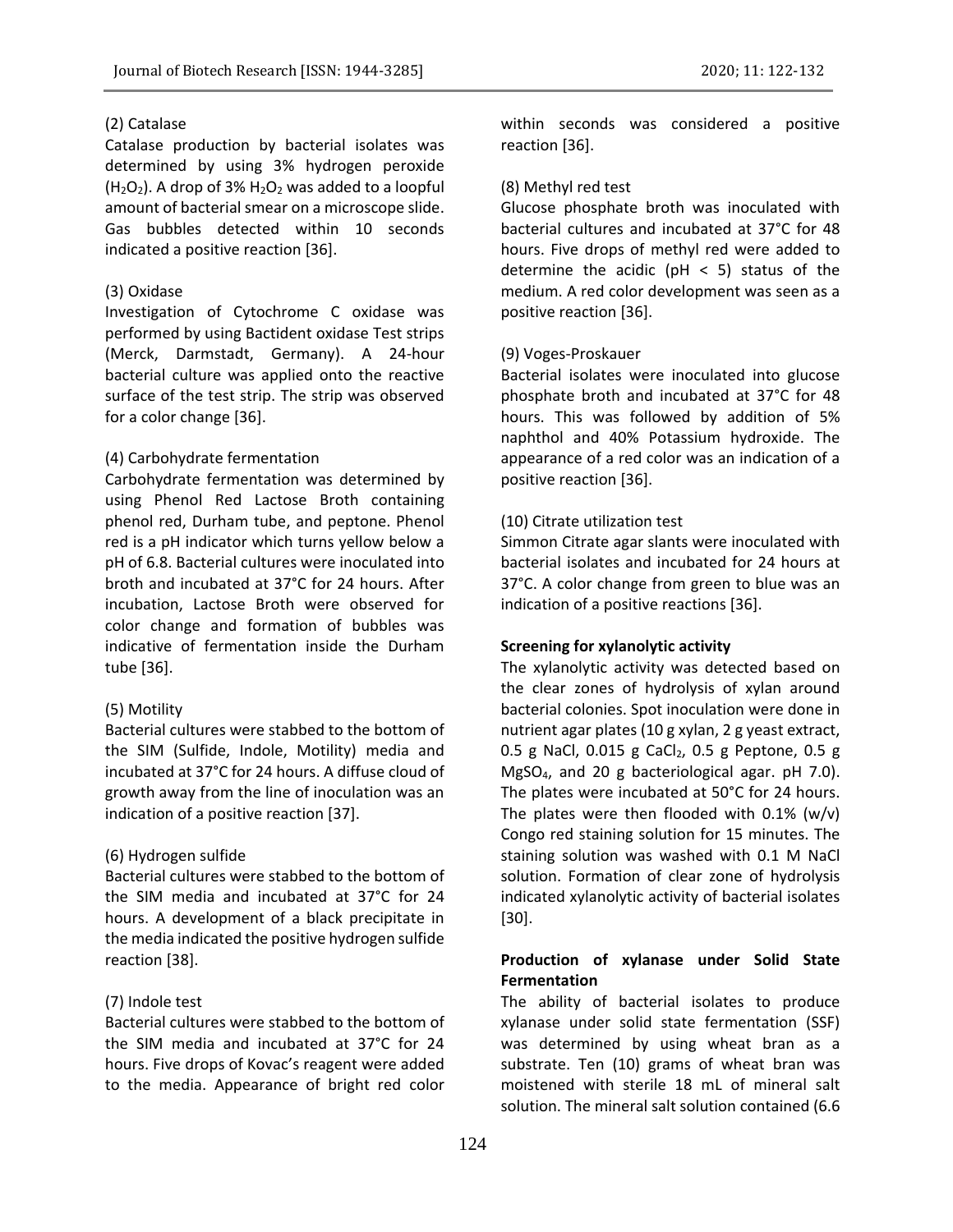g MgCl<sub>2</sub>.6H<sub>2</sub>O, 0.5 g K<sub>2</sub>HPO<sub>4</sub>, 0.5 g KH<sub>2</sub>PO<sub>4</sub>, 2.0 g  $(NH_4)_2SO_4$ . pH 6.7). Bacterial isolates were cultured in a 250 mL Erlenmeyer flask containing moistened wheat bran. These were incubated for 48 hours at 50°C. Subsequently, the solid substrate was removed and suspended into 50 mL of 50 mM phosphate buffer (pH 8.0), vortexed thoroughly to extract the xylanase. The sample was then centrifuged at 4,000 rpm for 10 minutes at 4°C to remove xylanase from the substrate. The supernatant was filtered through Whatman No. 1 filter paper. The clear filtrate was used as crude xylanase preparation [30, 44].

### **Determination of crude xylanase activity**

Xylanase activity was measured by determining the release of reducing sugars from xylan using dinitrosalicylic acid (DNS) method [39]. The substrate assay consisted of 1% beechwood xylan (1.8 mL) in phosphate buffer (pH 6.5). Crude xylanase preparation (0.4 mL) was added to the assay and incubated at 50°C for 10 minutes. DNS solution (2 mL) was added to the reaction mixture, boiled for 10 minutes, and left to cool in cold water. Xylanases are able to overcome the restricted breakdown of xylan [40]. Seven positively screened bacteria isolates were determined for crude xylanase activity. Enzyme reaction contained positively screened enzymes, DNS, and a substrate. Enzyme Buffer containing DNS and a substrate without enzymes was used as a negative control. The absorbance was read against a blank (water) at 540 nm on T60-UVvisible Spectrophotometer (PG Instruments Ltd., Leicestershire, UK). Enzyme activity was analyzed in triplicates. According to McCleary and McGeough [41], one unit of xylanase activity is the amount of enzyme that releases 1 micromole of reducing sugar equivalent to xylose per minute under the stated assay condition. Enzyme activity was expressed as units of enzyme activity/mL of the bacterial medium.

The following formula was used to calculate the activity of the crude xylanase:

Where 10 is the time of essay in minutes and 0.4 mL is the volume (in mL) of enzyme used.

# **Effects of temperature and pH on crude xylanase activity**

### (1) Temperature

The optimum temperature for xylanase activity was determined by assaying the crude enzyme extract at various temperatures (40-70°C). The DNS method by Miller [39] was used to determine xylanase activity at pH 6.5 with 10 minutes' incubation time.

#### (2) pH

The optimum pH for xylanase activity was determined by assaying crude xylanase extract (0.4 mL) and 1.8 mL buffers containing 1% xylan. Different pH's were used for phosphate buffer (pH 6, 7, and 8) and Tris-HCL (pH 9 and 10). Xylanase activities were performed by the DNS method at the respective optimal temperature for each isolate.

### **Molecular identification**

The two bacterial isolates with the highest xylanase activities were subjected to molecular identification. Genomic DNA was extracted using a Cetyltrimethylammonium bromide (CTAB) method [42]. The DNA product was amplified by Polymerase Chain Reaction (PCR) on a C1000 Thermal Cycler (Bio-Rad laboratories, Hercules, California, USA). A PCR reaction mixture (final volume 25 µL) contained 12.5 μL double strength PCR Master Mix (0.4 mM dNTPs, 4 mM MgCl2, and 0.05 U/µL Taq DNA polymerase (Fermentas Life Science, US)), 5.0 μL primer mix, 4 μL nuclease free water (Thermo Fisher, Waltham, Massachusetts, US) and 1 µL of genomic DNA (20-80 ng/ $\mu$ L). The following 16S rRNA bacterial gene sequence primers were used: 27F (5'- AGAGTTTGATCMTGGCTCAG-3') and 907R (5′- CCGTCAATTCMTTTGAGTTT-3') [43]. DNA of known pure bacterial isolate *Bacillus Cereus* ATCC 10876 was used as a positive control and PCR water as a negative control.

The PCR cycling conditions were as follows: initial denaturation at 95°C for 2 minutes, 30 cycles of

Units/mL enzyme =  $\frac{\text{(µmol of xylose liberated)}\text{(dilution factor)}}{\text{(10)(9.4 mJ)}}$  $(10)(0.4$  mL)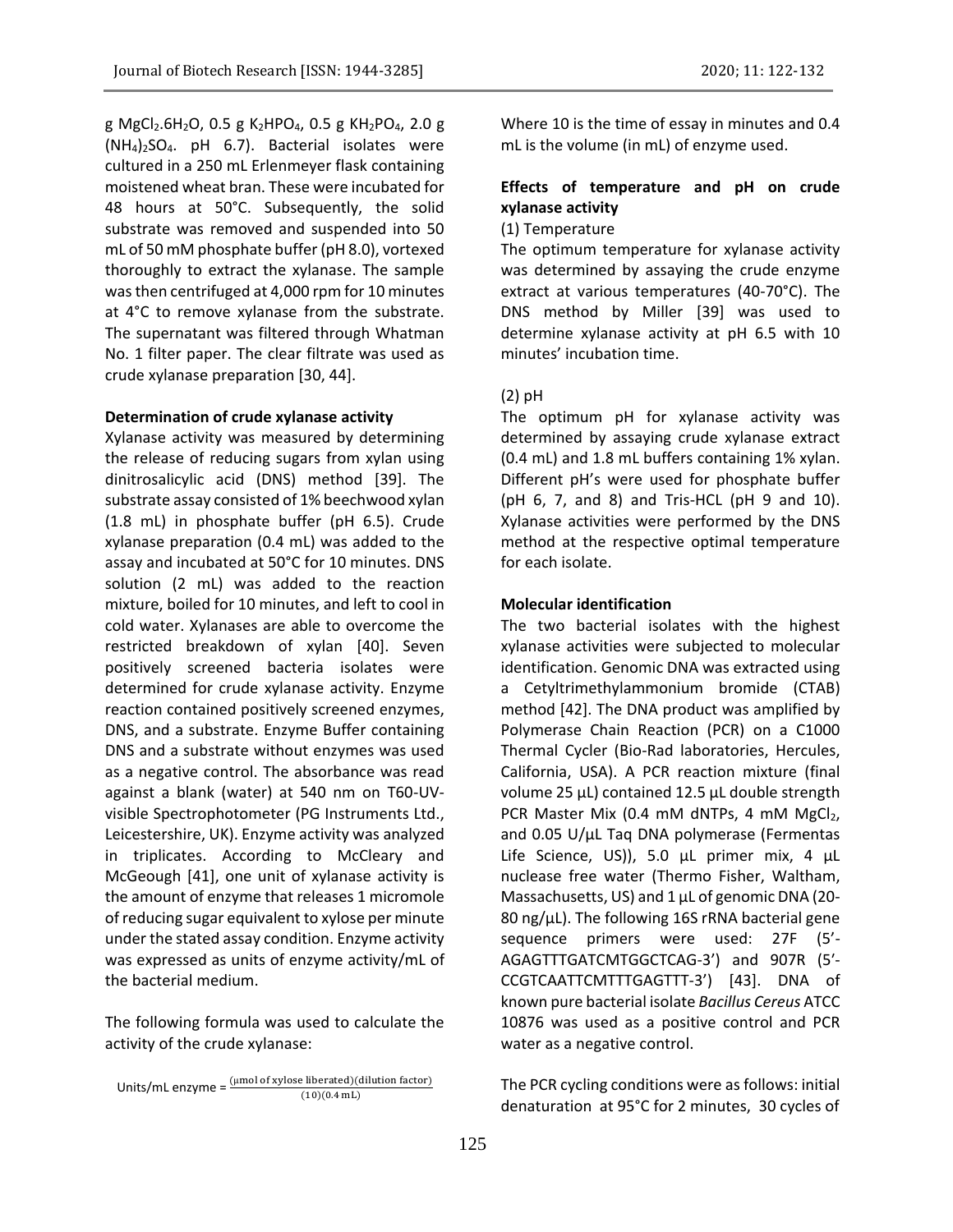|                                    | <b>Bacterial isolates</b>    |           |           |                              |                |                              |                          |           |
|------------------------------------|------------------------------|-----------|-----------|------------------------------|----------------|------------------------------|--------------------------|-----------|
| <b>Test</b>                        | A1                           | A2        | <b>B1</b> | <b>B2</b>                    | E <sub>1</sub> | F1                           | G1                       | H1        |
| <b>Gram reaction</b>               | -                            |           |           | $\ddot{}$                    |                | $\ddot{}$                    | $\ddot{}$                | $\ddot{}$ |
| Catalase                           | $\ddot{}$                    |           | +         | -                            |                | -                            | $\ddot{}$                | $+$       |
| Oxidase                            | $\ddot{}$                    | -         | ۰         | ۰                            |                | -                            | $\overline{\phantom{0}}$ |           |
| <b>Carbohydrate fermentation</b>   | $\ddot{}$                    | $\ddot{}$ | $\ddot{}$ | $\ddot{}$                    | $\ddot{}$      | $\ddot{}$                    | $\ddot{}$                | $+$       |
| <b>Motility</b>                    | $\ddot{}$                    | -         | $\ddot{}$ | $\qquad \qquad \blacksquare$ | $\ddot{}$      | $\ddot{}$                    | $\ddot{}$                | $+$       |
| Indole production                  | $\overline{\phantom{a}}$     | -         | -         | $\overline{\phantom{a}}$     | ٠              | $\qquad \qquad \blacksquare$ | -                        |           |
| H <sub>2</sub> S production        |                              |           |           |                              |                | -                            |                          |           |
| <b>Methyl red</b>                  |                              | -         |           | -                            |                | -                            | -                        |           |
| Voges-Proskauer                    | $\ddot{}$                    | $\ddot{}$ | $\ddot{}$ | $\ddot{}$                    | $\ddot{}$      | $\qquad \qquad \blacksquare$ | $\ddot{}$                |           |
| <b>Citrate utilization</b>         | $\qquad \qquad \blacksquare$ | -         | $\ddot{}$ | $\qquad \qquad \blacksquare$ | $\ddot{}$      | $\ddot{}$                    | $\ddot{}$                | $\ddot{}$ |
| Screening for xylanolytic activity | $\ddot{}$                    | $\ddot{}$ | $\ddot{}$ | $\ddot{}$                    | ٠              | $\ddot{}$                    | $\ddot{}$                |           |

**Table 1.** Characterization and screening of xylanolytic activity on bacterial isolates.

denaturation at 94°C for 30 seconds, annealing at 52°C for 30 seconds, extension at 72°C for 90 seconds and a final extension step at 72°C for 5 minutes. PCR result was determined by agarose gel electrophoresis. Positive PCR products (bands at expected length of 1,465 base pairs) were sent to Inqaba Biotech Company (Pretoria, South Africa) for sequencing. Obtained sequences were viewed and edited by using ChromasPro (Technelysium, South Brisbane, Australia). BLAST (http://www.ncbi.nlm.nih.gov/BLAST) was used to determine the identity of the sequences. Identified sequences were submitted to GenBank for accession numbers.

### **Statistical analysis**

Microsoft Excel (2016) was used to determine averages and standard deviations.

#### **Results and discussion**

#### **Characterization of thermophilic bacteria**

Bacterial cultures were isolated at 50°C from compost piles. Eight morphotypes from microscopic exanimations were selected. Table 1 shows the results from conducted biochemical tests. The isolates were gram negative (A1, A2, B1, E1) and gram positive (B2, F1, H1, G1). Bubble formation on catalase test confirmed a positive reaction on four isolates (A1, B1, G1, and H1). The Bactident oxidase Test strips in oxidase test turned purple to confirm isolate A1 positive [36]. For carbohydrates fermentation, the liquid in the test tubes turned yellow and bubbles were formed inside the Durham tubes for all bacterial isolates. A drop in pH and a gas production results from the production of the acid and oxygen when lactose ferments in the media. For a positive indole test, indole reacts with Kovac's reagent to produce red coloured ring [36]. In the present study, there was no color change on the isolates. A black precipitate did not develop for all isolates in hydrogen sulphide test, thus a negative reaction [38]. Motility test was positive for most isolates (A1, B1, E1, F1, G1, H1). Positive citrate result on isolates (B1, E1, F1, G1, and H1) was established from the formation of a blue color change on the slants [36].

### **Screening for xylanolytic activity**

A formation of a clear zone on xylan containing agar plates flooded with Congo red was observed on seven isolates (except for E1) (Table 1). Congo red was used as an indicator of polysaccharide hydrolysis. The isolate with the largest clear zone diameter was stipulated to exhibit the highest xylanase activity [29]. The results in the current study indicated that xylanases in bacterial isolates were able to degrade xylan in the agar medium.

# **Production of xylanase from isolates under Solid State Fermentation (SSF)**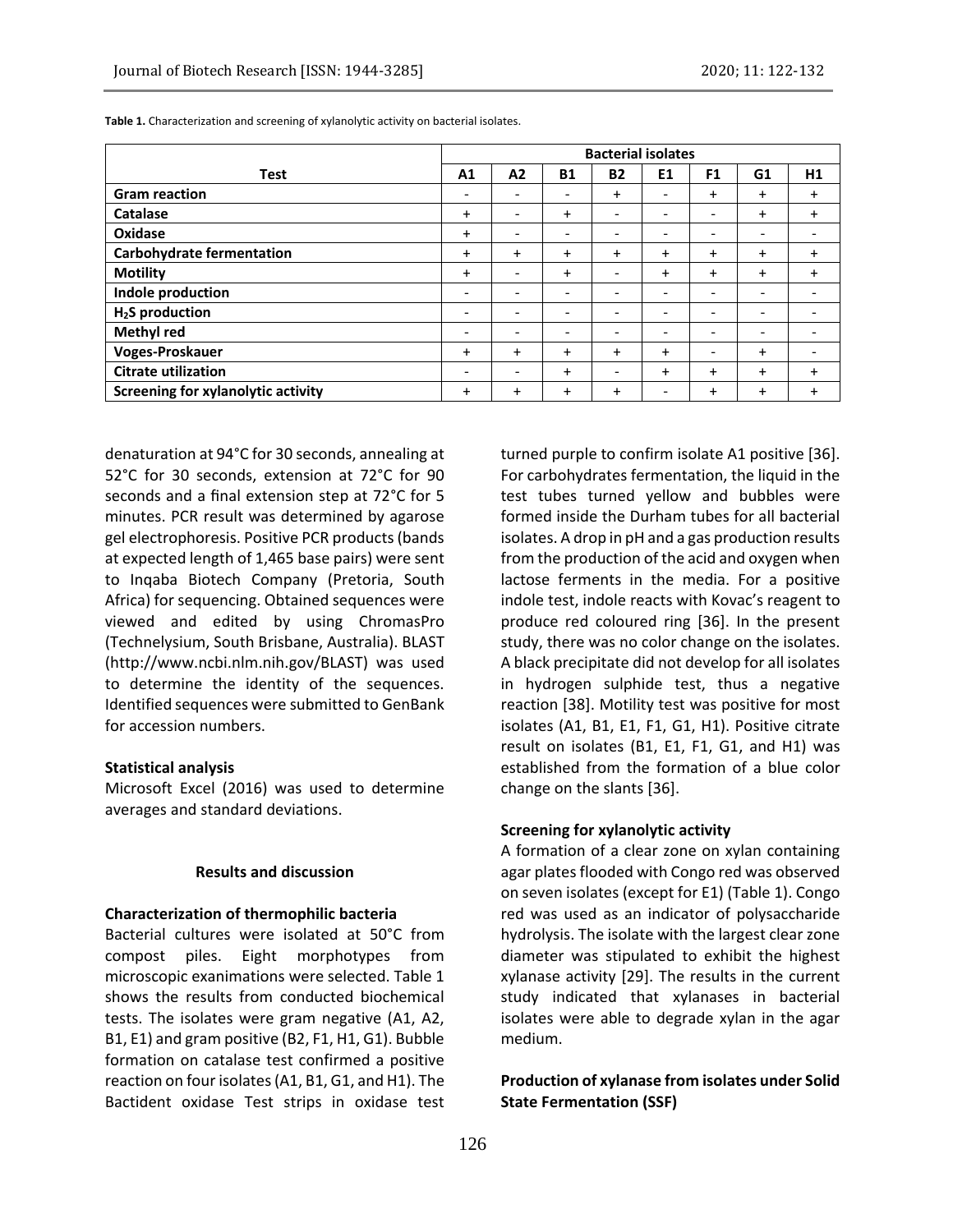

**Figure 1.** Xylanase activity at 50°C (pH 6.5) of the crude enzyme extracted from the bacterial isolates.

Xylanase activity from the bacterial isolates ranged from 1.18 U/mL to 12.21 U/mL within 10 minutes of incubation time at 50°C and pH 6.5 (Figure 1). Isolate H1 and G1 showed the highest enzyme activity, 10.85 U/mL and 12.21 U/mL, respectively. SSF is used in industrial production of enzymes. It is characterised by the absent or near absent aqueous phase that provides natural habitat for microbial growth. The low moisture level in the system makes it easier to control contamination. Moreover, the technique produces high yield at reduced energy and capital [44]. Wheat bran is used as a substrate in SSF to induces xylanase synthesis from xylan degradation. It is a carbon and nitrogen source for bacteria in producing xylanases [44]. Several studies have reported on the use of SSF for the production of xylanase from wheat bran [2, 44- 46].

### **Temperature and pH on crude xylanase activity**

Enzyme activity is the most vital factor in studying enzyme characteristics [47]. In the current study, temperature and pH were optimized on the two isolates (H1 and G1) to determine maximum crude xylanase activity. Optimization of process parameters could result in increased xylanase production yield [6].

#### (1) Temperature

Different orientations of enzyme structures at various temperatures affect xylanase activity [34]. The maximum xylanase activity for isolates G1 (17.89 U/mL) and H1 (16.73 U/mL) were observed at 60°C and 55°C, at pH 6.5 (Figure 2). Beyond the two respective optimal temperatures, enzyme activity was minimal. In a study conducted by Uday *et al*. [34], high xylanase activity was observed with an increase in temperature. However, further increases from a certain high temperature, xylanase activity decreased. These findings were also seen in studies by Wahyuntari *et al*. [48], Khandeparker *et al*. [49], and Irfan *et al*. [50] with maximum xylanase activity at temperatures (40-60°C).

#### (2) pH

The changes in pH alter the three-dimensional structure of the enzyme protein and affect enzyme activity [51]. Crude xylanase enzyme activities for isolate G1 was 21.43 U/mL at pH 9.0 and optimal temperature at 60°C. Maximum xylanase activity of 22.4 U/mL was also observed at pH 8.0 at optimum temperature (55°C) for isolated H1 (Figure 3). These results indicated that alkaline pH has a great influence on the xylanase activity. Kamble and Jadhav [44] reported optimal pH of 8.0 for maximum xylanase production. In a study conducted by Yadav *et al*. [52], an optimal pH of 8.0 was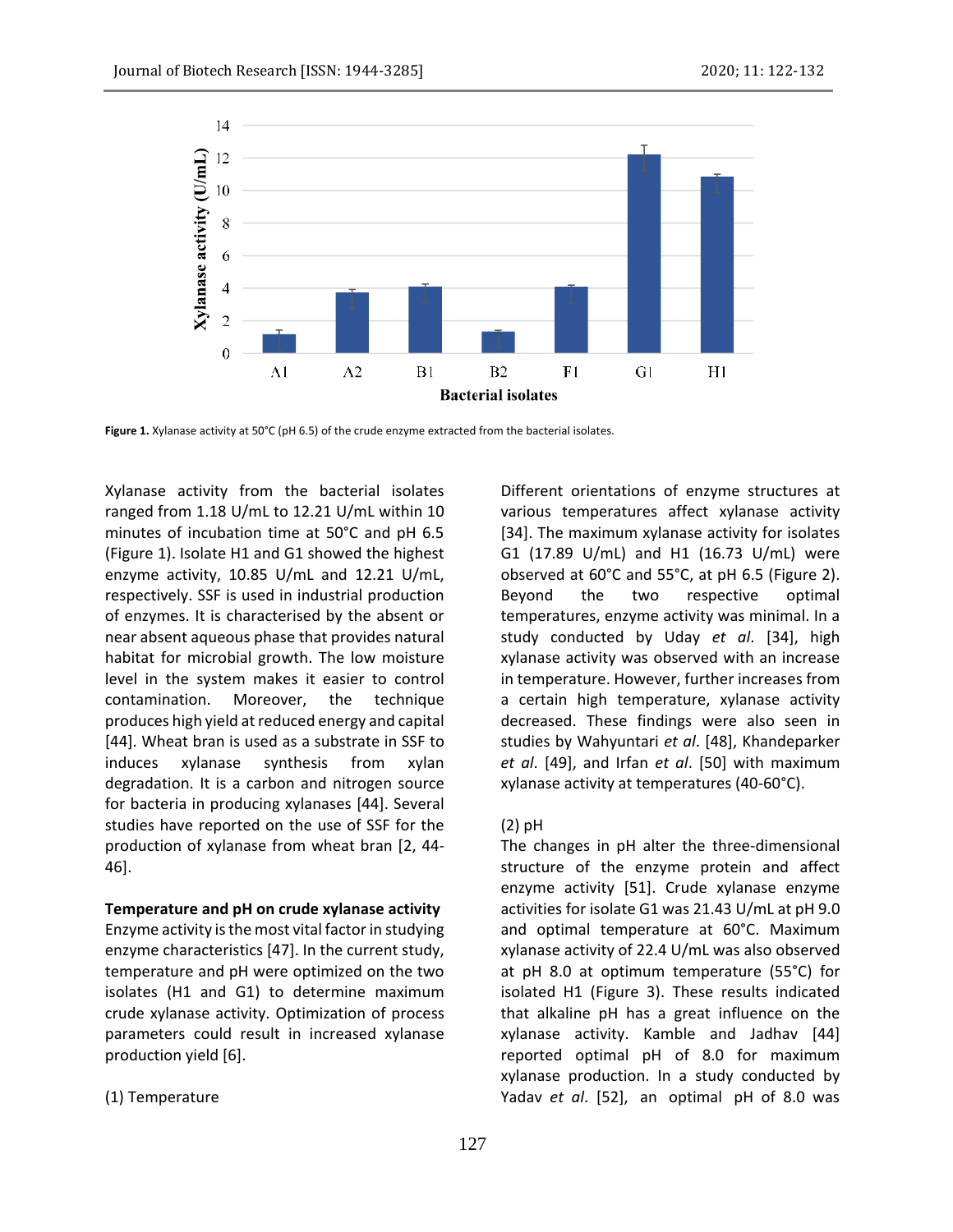

**Figure 2.** Effects of temperature on crude xylanase activity at pH 6.5.



**Figure 3.** Effects of pH on crude xylanase activity at 60°C (G1) and 55°C(H1).

determined for maximum activity of thermostable alkaline xylanase from *Anoxybacillus kamchatkensis* NASTPD13 isolated from Paudwar Hot Springs. Such enzymes with high activity in alkaline pH (pH 8.0-11) are desirable in many industrial processes such as pulp and paper industries. Xylanase with optimal activity in alkaline pH destroy coloring impurities, a pre-treatment bleaching process that enhance brightness and whiteness of pulp for a preferable white paper product. Xylanase is used as a replacement to conventional bleaching agent, chlorine. Chlorine is not environmental friendly as it produces toxic and mutagenic chronoorganic compounds [53-55].

## **Molecular identification**

Bacterial DNA was extracted and the 16S rRNA gene fragment was amplified using PCR technique. Positive PCR products were seen as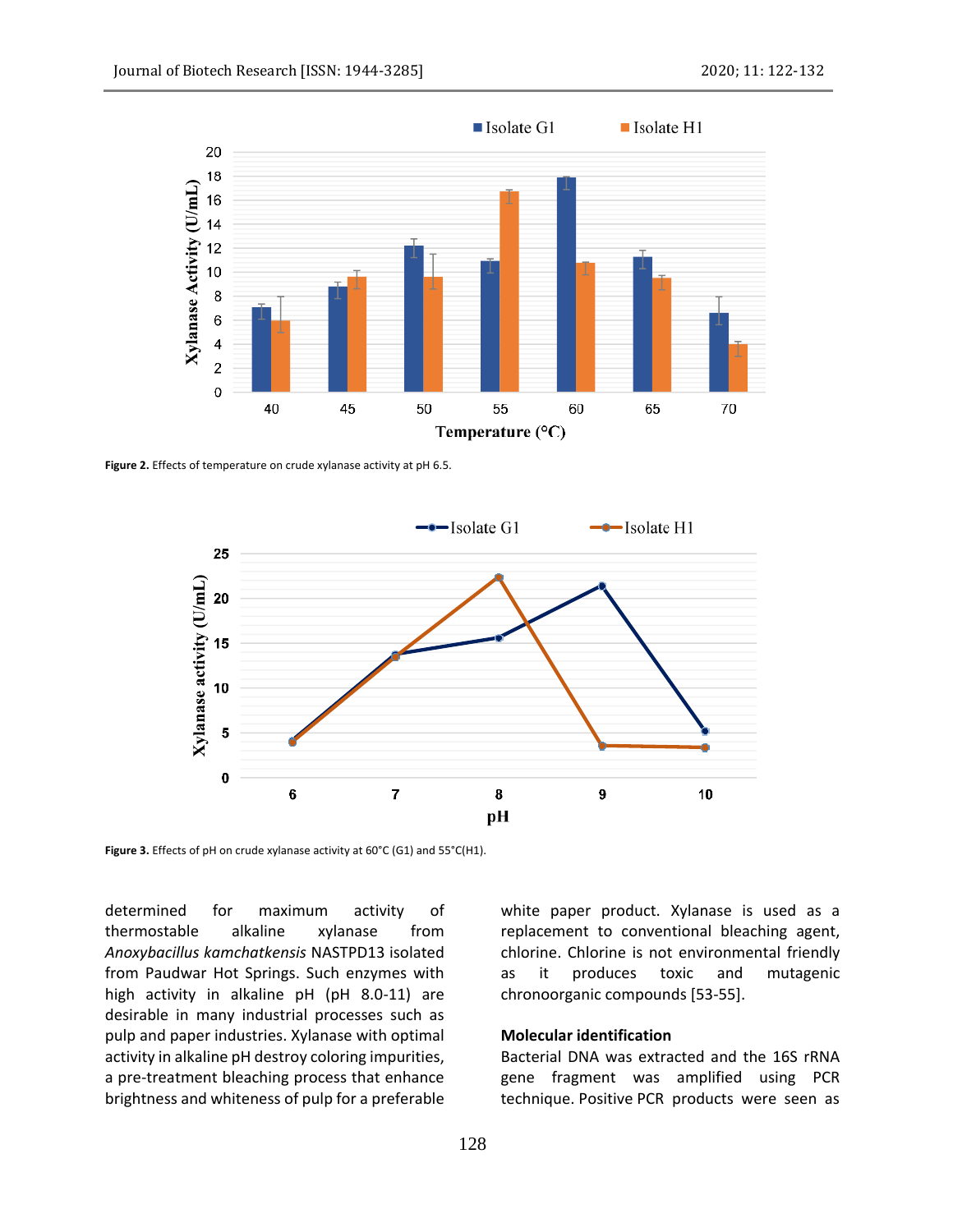

**Figure 4.** An image of 1% agarose gel indicating amplified 16s rRNA gene fragments. Lane 1: 1 kb molecular marker; lane 2: non-template control (PCR water); lane 3: positive control (bacterial DNA - *Bacillus Cereus* ATCC 10876); lanes 4 and 5: unknown bacterial DNAs.

bands on the gel electrophoresis (Figure 4). The bands from unknown bacterial isolates were at expected amplicon sizes (1,465 base pairs) for primers (27F, 907R) [43]. Blast results from sequences sent to Inqaba Biotech revealed high gene sequence similarity (≥99%) between isolates in the present study and those from NCBI GenBank database. The isolates were identified as *Bacillus pumilus* and *Bacillus safensis*. Sequences of the species were assigned accession numbers MT080691 and MT080692. The biochemical test results (Table 1) on the two identified isolates were gram-positive, rodshaped, catalase positive, metabolised carbohydrates by fermentation and were motile. The mentioned traits conformed to characteristics of the bacterial genus *Bacillus*[56- 58]. However, the determined morphological and biochemical tests in the current study are inconclusive to identify to species level [58]. Molecular techniques as conducted in the present study are used to supplement morphological and biochemical tests in bacterial identification [59]. Xylanase activity has been previously determined from similar *Bacillus* species. In a study by a Gaur *et al*. [60], the bacterial species *Bacillus vallismortis* showed maximum xylanase activity (3,768 U/mL) at 55°C and pH 7.0. Geetha and Gunasekaran [61] determined activity on purified xylanase on *Bacillus pumilus*. The maximum activity was

129

755.81 U/mL at  $60^{\circ}$ C and pH 6.5. Several studies have reported on other xylanase producing *Bacillus* species [29, 30, 50].

#### **Conclusion**

Environmental pollution by chemical operations has triggered the use of energy efficient, economically viable, and environmental friendly enzymes. The present study demonstrated that thermophilic bacteria are potential sources of xylanase. These xylanase producing isolates *Bacillus pumilus* and *Bacillus safensis* produced maximum xylanase activities at their respective optimal temperatures and pH. The optimized characteristics of enzymes are vital for the activity and stability in biotechnological applications. The extreme thermo and alkaline tolerance properties of the isolates are quite suitable for industrial uses such as detergent, food, pharmaceutical, leather, agriculture, and kraft pulp prebleaching processes. They could be used alternatively for commercial strains. Further studies are needed for purification of thermostable microbial enzymes and optimization of other parameters such as incubation times and moisture content. This will enhance enzyme production and improve the quality of industrial products and research.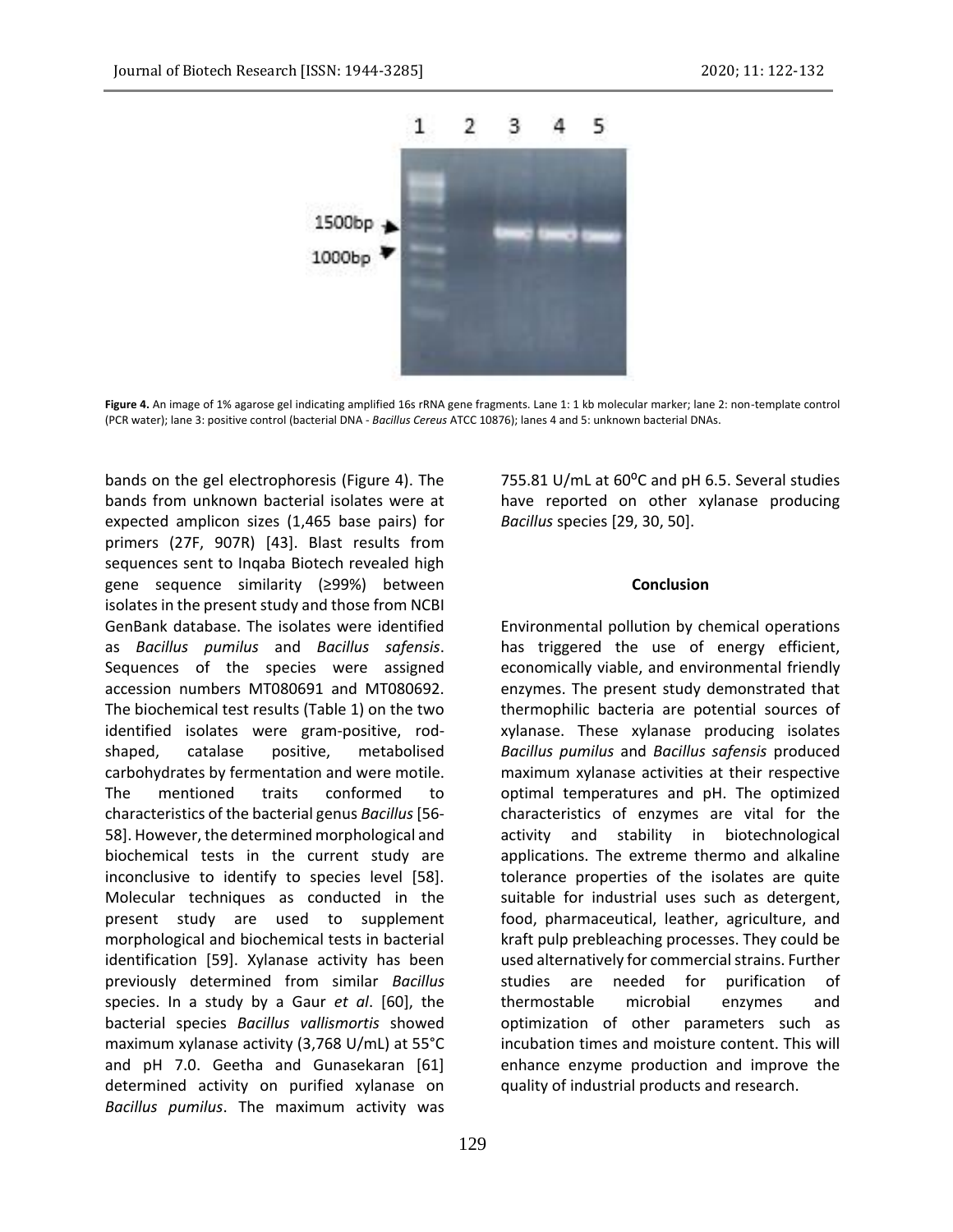#### **Acknowledgement**

The authors would like to thank National Research Fund (NRF) for financial support and the Department of Biotechnology at Vaal University of Technology for providing necessary laboratory facilities to accomplish this work. The views expressed are those of the authors and not of the funding agency.

#### **References**

- 1. Wierzbicki MP, Maloney V, Mizrachi E, Myburg AA. 2019. Xylan in the middle: understanding xylan biosynthesis and its metabolic dependencies toward improving wood fiber for industrial processing. Frontiers in Plant Science, 10: e176
- 2. Shakoori FR, Shokat M, Saleem F, Riaz T. 2015. Screening, optimization and characterization of xylanase by locally isolated bacteria. Punjab University Journal of Zoology, 30(2): 065-071.
- 3. Buzała PK, Przybysz P, Kalinowska H, Derkowska M. 2016. Effect of cellulases and xylanases on refining process and kraft pulp properties. PloS one, 11(8): e0161575.
- 4. Walia A, Guleria S, Mehta P, Chauhan A, Parkash J. 2017. Microbial xylanases and their industrial application in pulp and paper biobleaching: a review. 3 Biotech, 7(1): 11.
- 5. Tao W, Guo L, Meng A, Wang L, Ren H, Zhai H. 2019. Effects of xylanase pretreatment on the quality of refiner mechanical mulberry branch fibers. Hindawi Advances in Polymer Technology, Article ID 6252013, 9.
- 6. Malhotra R, Chapadgaonkar S. 2018. Production and applications of xylanases- an overview. Journal of Biotechnology, Computational Biology and Bionanotechnology, 99(1): 59-72.
- 7. Sharma NGV, Shruti P. 2013. Culturable diversity of thermophilic microorganisms found in Hot Springs of Northern Himalayas and to explore their potential for production of industrially important enzymes. Scholars Academic Journal of Biosciences, 1(5): 165-178.
- 8. Madhu HN, Pushkar R, Manasa VA, Surabhi S, Nitya S, Chandrashekar A, Subramaniam G. 2015. The potential of hydrolytic enzymes from *Phoma exigua* for fruit juice clarification. International Journal of Pharmacognosy and Phytochemical Research, 7: 750-757.
- 9. Sharma KP. 2017. Xylanases current and future perspectives: a review. Journal on New Biological Reports, 6(1): 12-22.
- 10. Adrio JL, Demain AL. 2014. Microbial enzymes: Tools for biotechnological processes. Biomolecules. 4:117-139.
- 11. Kucharska K, Rybarczyk P, Hołowacz I, Łukajtis R, Glinka M, Kamiński M. 2018. Pretreatment of lignocellulosic materials as substrates for fermentation processes. Molecules, 23(11):2937.
- 12. Anbu P, Gopinath SCB, Chaulagain BP, Lakshmipriya T. 2017. Microbial enzymes and their applications in industries and medicine 2016. BioMed Research International, Article ID 2195808, 3.
- 13. Santos H, Da Costa MS. 2002. Compatible solutes of organisms that live in hot saline environments. Environmental Microbiology, 4:501–509.
- 14. Kumar S 2011. Composting of municipal solid waste. Critical Reviews in Biotechnology, 31:112-136
- 15. Knapik K, Becerra M, González-Siso M. 2019. Microbial diversity analysis andscreening for novel xylanase enzymes from the sediment of the Lobios Hot Spring in Spain. Scientific Reports, 9: 11195.
- 16. Robledo A, Aguilar CN, Belmares-Cerda RE, Flores-Gallegos AC, Contreras-Esquivel JC, Montañez JC, Mussatto SI. 2016. Production of thermostable xylanase by thermophilic fungal strains isolated from maize silage. CyTA - Journal of Food, 14(2): 302-308.
- 17. Haki GD, Rakshit SK. 2003. Developments in industrially important thermostable enzymes. Bioresource Technology, 89: 17-34.
- 18. Turner P, Mamo G, Karlsson EN. 2007. Potential and utilization of thermophiles and thermostable enzymes in biorefining. Microbial Cell Factories, 6:1-9.
- 19. Sharma N, Sharma N. 2017. Microbial xylanases and their industrial applications as well as future perspectives: a review. Global Journal of Biology, Agriculture and Health Sciences, 6: 5- 12.
- 20. Raveendran S, Parameswaran B, Ummalyma SB, Abraham A, Mathew AK, Madhavan A, Rebello S, Pandey A. 2018. Applications of microbial enzymes in food industry. Food Technology and Biotechnology. 56: 16-30.
- 21. Bilgrami KS, Pandey AK. 1992. Industry and fermentation in introduction to biotechnology. (ES. K. Jain): 149-165.
- 22. Nagar S, Gupta VK, Kumar D, Kumar L, Kuhad RC. 2010. Production and optimization of cellulose free, alkali-stable xylanase by *Bacillus pumilus* SV-85S in submerged fermentation. Journal of Industrial Microbiology and Biotechnology, 37(1): 71-83.
- 23. Gupta S, Bhushan B, Hoondal GS. 2000. Isolation, purification and characterization of xylanase from Staphylococcus sp. SG-13 and its application in biobleaching of kraft pulp. Journal of Applied Microbiology, 88:325-334.
- 24. Murugan S, Arnold D, Pongiya UD, Arayanan, PM. 2011. Production of xylanase from Arthrobacter sp. MTCC 6915 using saw dust as substrate under Solid State Fermentation. Enzyme research, 696942.
- 25. Kim DY, Shin DH, Jung S, Kim H, Lee JS, Cho HY, Bae KS, Sung CK, Rhee YH, Son KH, Park HY. 2014. Novel alkali-tolerant GH10 endo-β-1,4-xylanase with broad substrate specificity from Microbacterium trichothecenolyticum HY-17, a gut bacterium of the mole cricket *Gryllotalpa orientalis*. Journal of Microbiology and Biotechnology, 24: 943-953.
- 26. Ghio S, Insani EM, Piccinni, FE, Talia PM, Grasso DH, Campos E. 2016. GH10 XynA is the main xylanase identified in the crude enzymatic extract of *Paenibacillus*sp. A59 when grown on xylan or lignocellulosic biomass. Microbiological Research, 186- 187:16-26.
- 27. Mmango Z, Okaiyeto K, Nwodo UU, Mabinya LV, Okoh AI. 2016. Optimization of cellulase and xylanase production by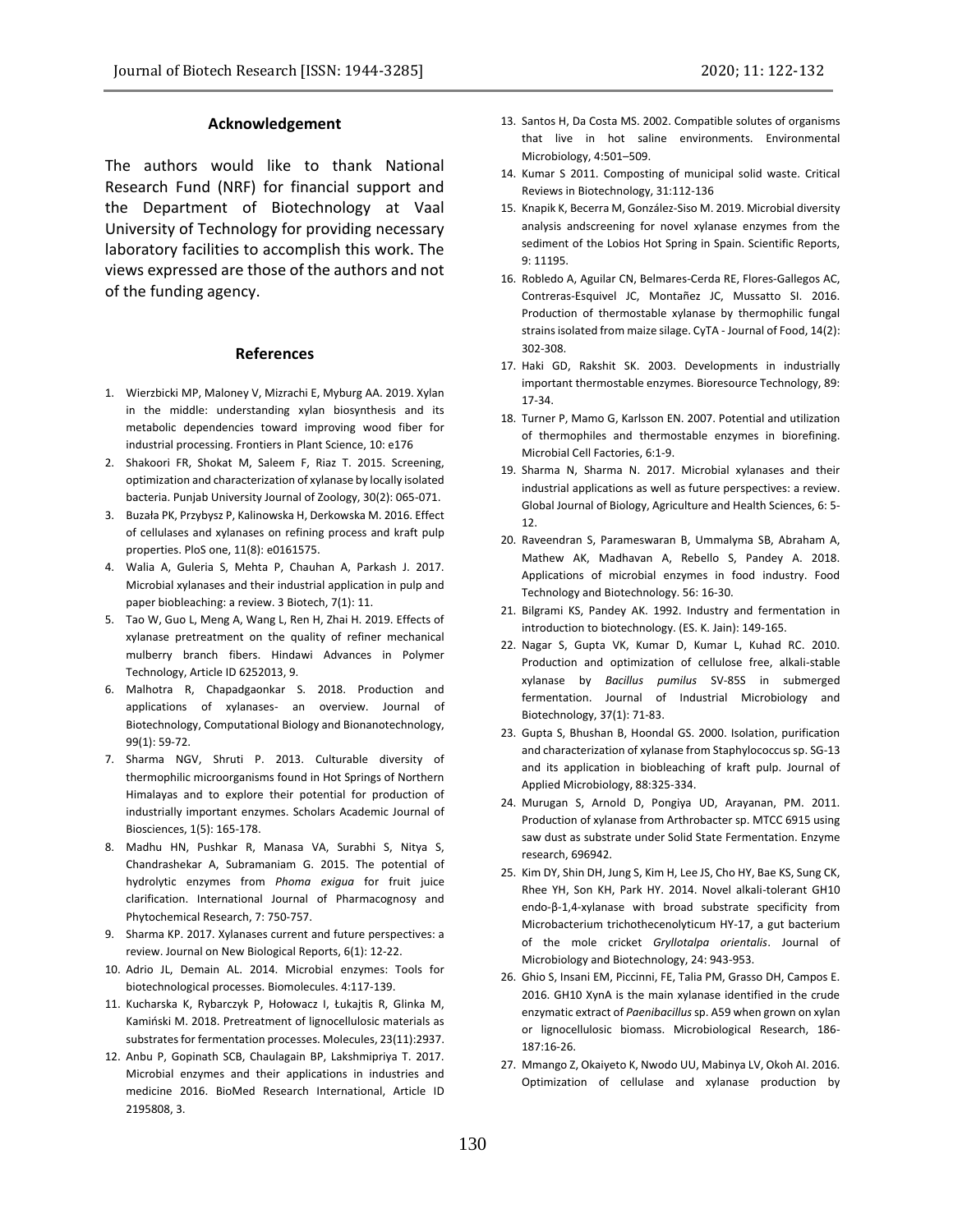Micrococcus species under submerged fermentation. Sustainability, 8:1168.

- 28. Lisov AV, Belova OV, Lisova ZA, Vinokurova NG, Nagel AS, Andreeva-Kovalevskaya ZI, Budarina ZI, Nagornykh MO, Zakharova MV, Shadrin AM, Solonin AS, Leontievsky AA. 2017. Xylanases of *Cellulomonas flavigena*: expression, biochemical characterization, and biotechnological potential. AMB Express,7(1):5.
- 29. Nkohla A, Okaiyeto K, Olaniran A, Nwodo U, Mabinya L, Okoh A. 2017. Optimization of growth parameters for cellulase and xylanase production by *Bacillus* species isolated from decaying biomass. Journal of Biotech Research, 8:33-47.
- 30. Kumar VS, Karthi V, Ramkumar A, Ramesh R, Stephen A, Kumaresan S. 2018. Isolation, screening, identification, and optimization of xylanase producing bacteria from forests of Western Ghats, India. International Journal of Agriculture, Environment and Biotechnology, 11(1): 173-179.
- 31. Mandal A. 2015. Review on microbial xylanases and their applications. International Journal of Life Sciences, 4(3): 178- 187.
- 32. Chakdar H, Kumar M, Pandiyan K, Singh A, Nanjappan K, Kashyap P L, Srivastava AK. 2016. Bacterial xylanases: biology to biotechnology. 3 Biotechnology, 6(2): 150.
- 33. Jegannathan KR, Nielsen PH. 2012. Environmental assessment of enzyme use in industrial production–a literature review. Journal of Cleaner Production, 42: 228-240.
- 34. Uday US, Bandyopadhyay TK, Bhunia B. 2016. Rapid development of xylanase assay conditions using Taguchi methodology. Bioengineered, 7(6):424-431.
- 35. Smith AC, Hussey MA. 2013. Gram stain protocols. In: ACM Microbelibrary- Laboratory protocols. American Society for Microbiology, Washington, USA.
- 36. Vashist H, Diksha S, Gupta A. 2013. A review on commonly used biochemical test for bacteria. Innovare Journal of Life Science,  $1(1): 1-7.$
- 37. Shields P, Cathcart L. 2013. Motility test medium protocol. Laboratory Protocols. Washington, DC: American Society for Microbiology.
- 38. Tille PM, Forbes BA. 2014. Bailey and Scott's diagnostic microbiology (13th edition.). St. Louis, Missouri: Elsevier.
- 39. Miller GL. 1959. Use of 3, 5- dinitrosalicylic acid reagent for determination of reducing sugar. Analytical Chemistry, 31: 426- 428.
- 40. Bhardwaj N, Kumar B, Verma P. 2019. A detailed overview of xylanases: an emerging biomolecule for current and future prospective. Bioresources and Bioprocessing. 6 (40).
- 41. McCleary BV, McGeough P. 2015. A Comparison of polysaccharide substrates and reducing sugar methods for the measurement of endo-1,4-β-Xylanase. Biotechnology and Applied Biochemistry, 177(5): 1152-1163.
- 42. Allen GC, Flores-Vergara MA, Krasynanski S, Kumar S, Thompson WF. 2006. A modified protocol for rapid DNA isolation from plant tissues using cetyltrimethylammonium bromide. Nature Protocols, 1: 2320 –2325.
- 43. Lane DJ. 1991. 16S/23S rRNA sequencing. In: Stackebrandt E, Goodfellow M. (Editions.). Wiley, New York,115-175.
- 44. Kamble RD, Jadhav AR. 2011. Isolation, purification, and characterization of xylanase produced by a new species of *Bacillus* in Solid State Fermentation. International Journal of Microbiology, Hindawi Publishing Corporation.
- 45. Gupta U, Kar R. 2009. Xylanase Production by a Thermo-Tolerant *Bacillus* Species under Solid-state and Submerged Fermentation. Brazilian Archives of Biology and Technology, 52(6): 1363-1371.
- 46. Adetunji CO, Makanjuola OR, Lateef A, Oloke JK, Arowora KA, Adetunji JB, Ajani AO, Umanah, JT. 2012. Identification of appropriate sample and culture method for the isolation of thermophilic bacteria from automobile radiators. Global Journal of Science Frontier Research Biological Sciences. 12(8):7-11.
- 47. Ammoneh H, Harba M, Akeed Y, Al-Halabi M, Bakri Y. 2014. Isolation and identification of local *Bacillus* isolates for xylanase biosynthesis. Iranian Journal of Microbiology, 6(2): 127-132.
- 48. Wahyuntari B, Mubarik NR, Setyahadi S. 2009. Effect of pH, temperature and medium composition on xylanase production by *Bacillus* sp. AQ-1 and partial characterization of the Crude Enzyme. Microbiology Indones, 3(1).
- 49. Khandeparker R, Verma P, Deobagkar D. 2011. A novel halotolerant xylanase from marine isolate *Bacillus* subtilis cho40: gene cloning and sequencing. New Biotechnology, 28(6): 814-821.
- 50. Irfan M, Asghar U, Nadeem M, Nelofer R, Syed Q. 2016. Optimization of process parameters for xylanase production by Bacillus sp. in submerged fermentation. Journal of Radiation Research and Applied Sciences, 9 (2): 139-147.
- 51. Meryandini A, Hendarwin T, Saprudin D, Lestari Y. 2006. Characterization of xylanase Streptomyces spp. SKK1-8. HAYATI Journal of Biosciences, 13(4): 151-155.
- 52. Yadav P, Maharjan J, Korpole S, Prasad GS, Sahni G, Bhattarai T, Sreerama L. 2018. Production, purification, and characterization of thermostable alkaline xylanase from *Anoxybacillus kamchatkensis* NASTPD13. Frontiers in bioengineering and biotechnology, 6:65.
- 53. Gangwar AK, Prakash N T, Prakash R. 2014. Applicability of microbial xylanases in paper pulp bleaching: A review. BioResources, 9(2): 3733-3754.
- 54. Sridevi A, Ramanjaneyulu G, Suvarnalatha DP. 2017. Biobleaching of paper pulp with xylanase produced by Trichoderma asperellum. 3 Biotech, 7(4): 266.
- 55. Irdawati I, Syamsuardi S, Agustien A, Rilda, Y. 2018. Screening of thermophilic bacteria produce xylanase from Sapan Sungai Aro Hot Spring South Solok. IOP Conference. Series: Materials Science and Engineering, 335: 012021.
- 56. Gorylu A, Reksoz- Burlag H, Blaszcyk M. 2009. Isolation and characterization of bacterial endophytes of *Chelidonium majus* L. Polish Journal of Microbiology, 58: 355-361.
- 57. Reiner K. 2013. Catalase test protocol. In: ACM Microbe library - Laboratory protocols. American Society for Microbiology, Washington, USA.
- 58. Public Health England. (2018) Identification of *Bacillus* species. UK Standards for Microbiology Investigations, ID 9 Issue 3.1.
- 59. Tang YW, Ellis NM, Hopkins MK, Smith DH, Dodge DE, Persing DH. 1998. Comparison of phenotypic and genotypic techniques